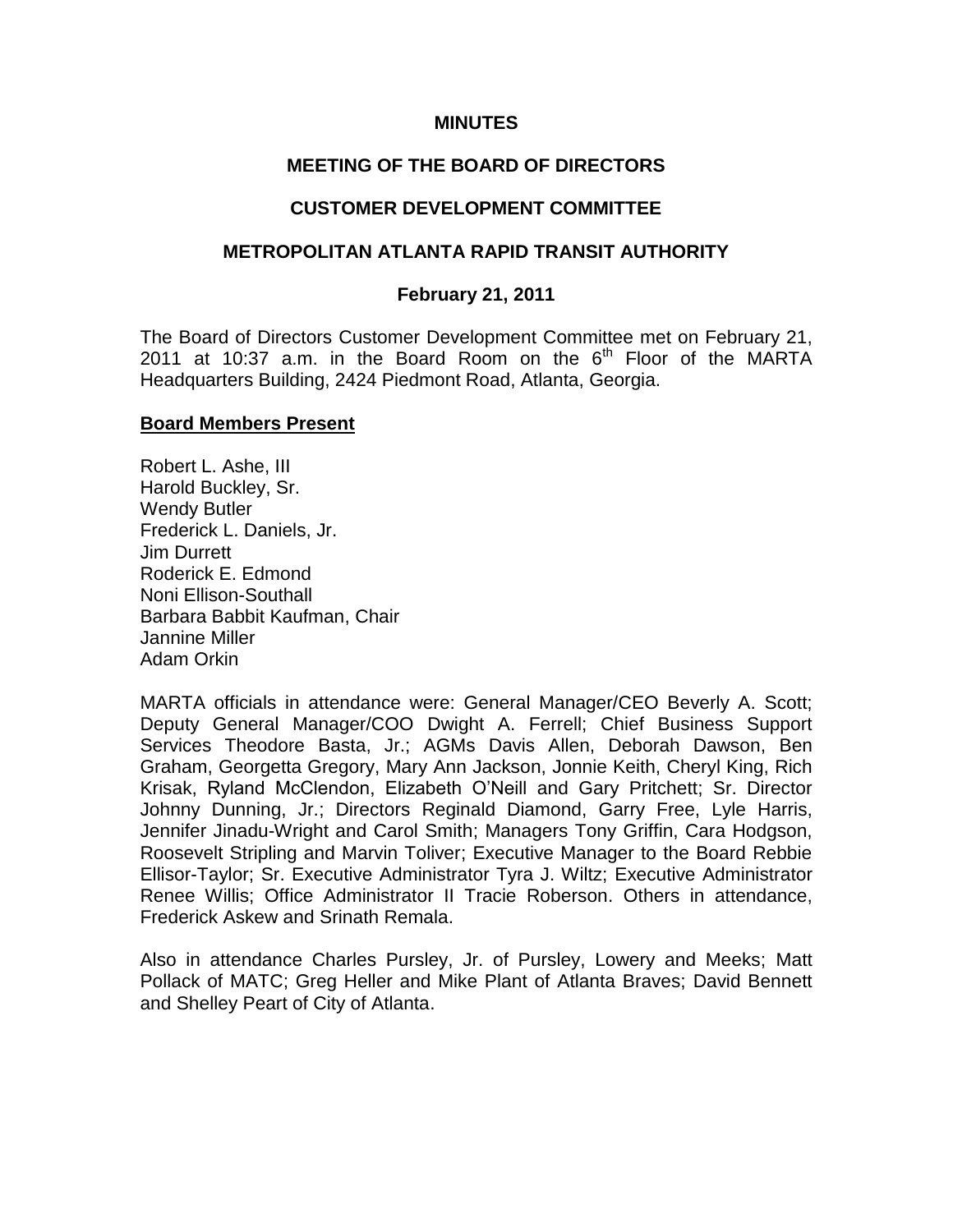# **Approval of the January 31, 2011 Customer Development Committee Meeting Minutes**

On motion by Mr. Daniels seconded by Mr. Buckley, the minutes were unanimously approved by a vote of 8 to 0, with 9\* members present.

*\*One Board Member is a non-voting member.*

## **Briefing – CBS Outdoor Bus Shelter Replacement Program**

Mr. Griffin updated the Committee on the status of the CBS Outdoor Bus Shelter Replacement Program.

In 2007, MARTA's Office of Marketing developed the Statement of Work (SOW) for a Request for Proposals (RFP) to secure a new advertising contractor for MARTA bus shelters. Among other things, the SOW required that the new contractor replace all bus shelters at least ten years old with a new progressive design. CBS Outdoor was awarded the contract, effective January 1, 2008 and initiated the bus shelter replacement effort in October 2009, with a required installation timeline of 12-18 months. The contract requires CBS to procure and install approximately 390 existing bus shelters, at no cost to the Authority. The new design was approved through the Atlanta Urban Design Commission and communicated to all jurisdictions in the MARTA service area. It incorporates glass panels, improving visibility and security. The contract stipulates that as other bus shelters reach the ten year threshold they will also be replaced with the new design. As of February 2, 2011, CBS has replaced 372 advertising and nonadvertising bus shelters, with approximately 20 sites remaining. These remaining replacement bus shelters are on schedule to be completed by March 2011, as specified by the contract.

## **Briefing – Customer Service Key Performance Indicators (KPIs)**

Mr. Stripling briefed the Committee on Customer Service Key Performance Indicators (KPIs) for the month of December 2010.

- Average Customer Call Wait Time
	- o December 2010 actual performance was 9 seconds below the FY11 target of 70 seconds
	- $\circ$  There was a decrease of one second when compared with the previous month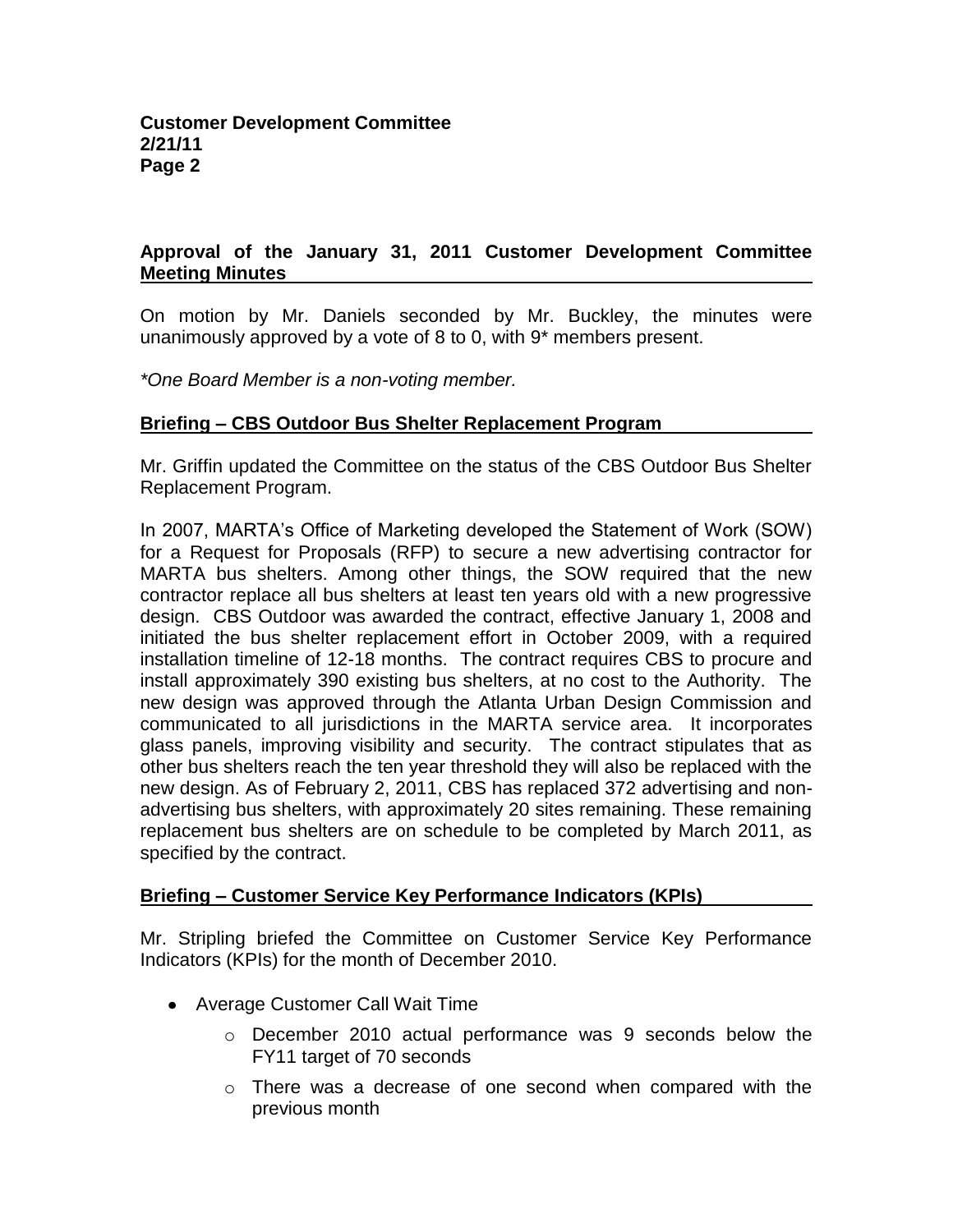- o There was an increase of 22 seconds when compared to December 2009
- Customer Call Abandonment Rate
	- $\circ$  December 2010 actual performance was 2.94% below the FY11 target of 11%
	- $\circ$  There was a decrease of .18% when compared with the previous month
	- $\circ$  There was an increase of 3.04% when compared with December 2009

# **Briefing – Transit Service Restoration Update**

Dr. Scott briefed the Committee on Transit Service Restoration.

*Transit Service Restorations (Proposed)*

- City of Atlanta, Fulton County District 6
	- o Route 2: Recognizing the "all day" critical mobility need of seniors residing in the Cosby-Spear Senior Tower and providing direct access to Decatur along Ponce de Leon – this modification provides alternating service between North Avenue Station to Edgewood/Candler Park Station and North Avenue Station to Decatur Station. This alternation will be provided all service days during all service periods. Required resources: Peak Buses – 3, Annual Operating Cost - \$548,175
	- o Route 99: Recognizing the critical need of seniors residing in the Cosby-Spear Senior Tower to have direct access to medical facilities – this route will be modified to operate via North Avenue Station during non peak periods and nights on weekdays. The route will continue to operate from Georgia State Station to Midtown Station during peak period. No additional resources required.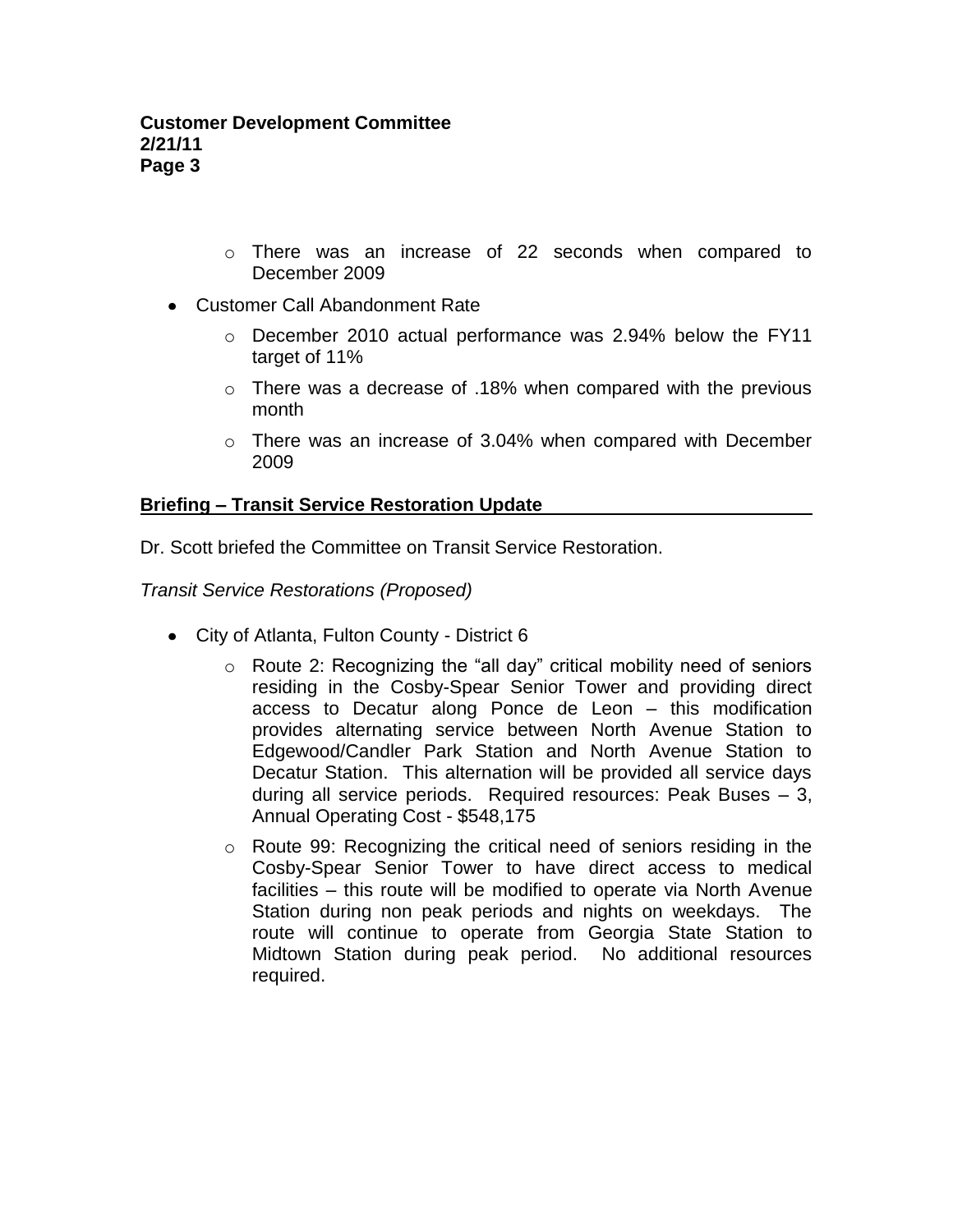- North Fulton, Fulton County District 3, District 4
	- o Route 87: Recognizing safety concerns that have been raised concerning the current turnaround and layover on weekdays and overcrowding on weekday morning trips – this route is proposed to be modified by extending service to North Springs Station on weekdays only. Required resources: Peak Buses – 2; Annual Operating Costs - \$383,397
- DeKalb County District 5, Super District 7
	- o Route 117: Recognizing safety concerns related to overcrowding during non peak periods – this modification will increase service frequency providing for a 30-minute off-peak service (currently 40 minutes). Required resources: Annual Operating Cost - \$164,718
- South Fulton, Fulton County District 7
	- o Route 181: Recognizing safety concerns that have been raised concerning pedestrian access, the lack of sidewalks and poor lighting to access bus stops – this modification proposes to operate service on the segment from South Fulton Park & Ride to Fairburn/Palmetto (along Beverly Engram Parkway). Required resources: Peak Buses – 1; Annual Operating Cost - \$319,582
- Subtotal: 6 Peak Buses; Annual Operating Cost \$1,415,872

## *Braves Shuttle Service Restoration (Proposed)*

MARTA's role in special events can be traced back to the 1996 Summer Olympics. During the Olympics, bus shuttle service was provided to the stadium which hosted the Olympic baseball events. After the Olympics, this service continued until severe budget constraints resulted in cancellation of the service after the 2010 baseball season

In FY 2010, a minimum of 21 buses were utilized in operating the Braves Shuttle Service, at an estimated operating cost of \$469K. This service ran approximately three hours before the start of each game and continued transporting passengers up to two hours after the last out of the game. As an alternative, a revised/reduced shuttle plan is being advanced for possible use in FY 2011 which would utilize 15 buses, cost an estimated \$310K and continuing transporting passengers for only one hour after the last out. Additionally, buses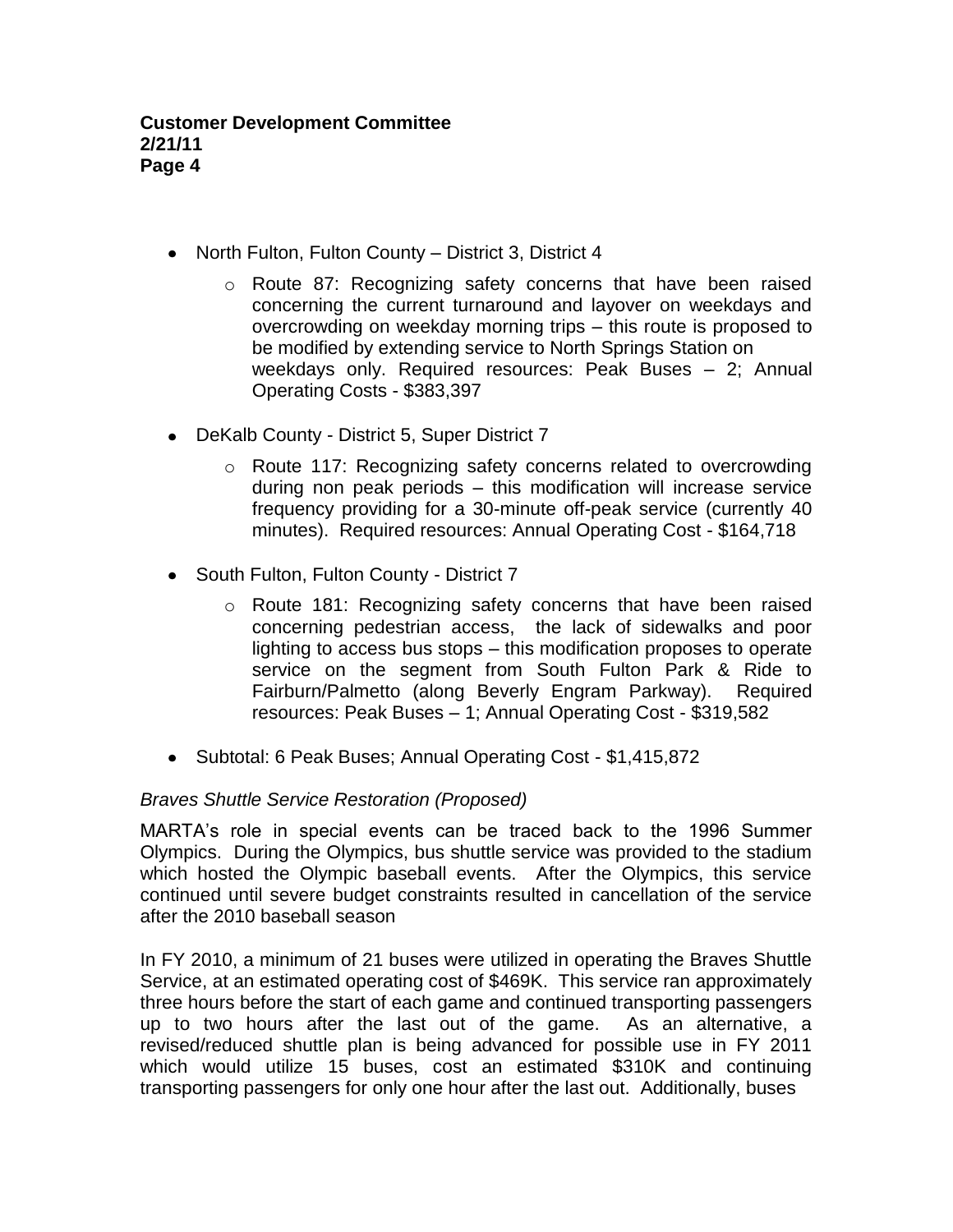would leave the terminal only when filled instead of every five minutes. It is expected that this revised/reduced service plan will carry the same amount of passengers as before.

It is assumed that the revised/reduced FY 2011 service plan will also generate equivalent revenue levels and have previously unallocated and unassigned game day police security costs of approximately \$167K performed and absorbed by the Atlanta Police Department, not MARTA.

Subtotal: 15 Peak Buses; Annual Operating Cost - \$310,149

At this point, staff needs authorization from the Committee to conduct Public Hearings to consider restoration of the Braves Shuttle and other bus service adjustments. Additionally, it is likely that a special called Board meeting will be needed for the Board to receive a report on the Public Hearing Results and vote on modification of the FY 2011 budget to include funding for the Braves Shuttle and other bus service adjustments in the Adopted FY 2011 Operations and Capital Budgets.

Mr. Durrett made a motion to add a Request to Hold Public Hearings for Proposed Bus Service Modifications for June 18, 2011 and Braves Shuttle Service effective 2011 season. Mrs. Kaufman seconded.

The motion was unanimously approved by a vote of 9 to 0, with 9 members present.

Mr. Ashe said that a client relationship has been terminated and he is now clear to discuss and vote on the issue.

Mr. Buckley said because the Board recently approved service modifications, he is concerned that looking at restoration now will create a major public relations issue.

Mr. Durrett said reinstating the Braves Shuttle shows that MARTA matters to the community. He added that he would like for staff to move forward with the Public Hearings.

Mr. Daniels said the 2012 Budget process and service restoration must run handin-hand. The 2012 budget must align with modifications and reinstatement of service.